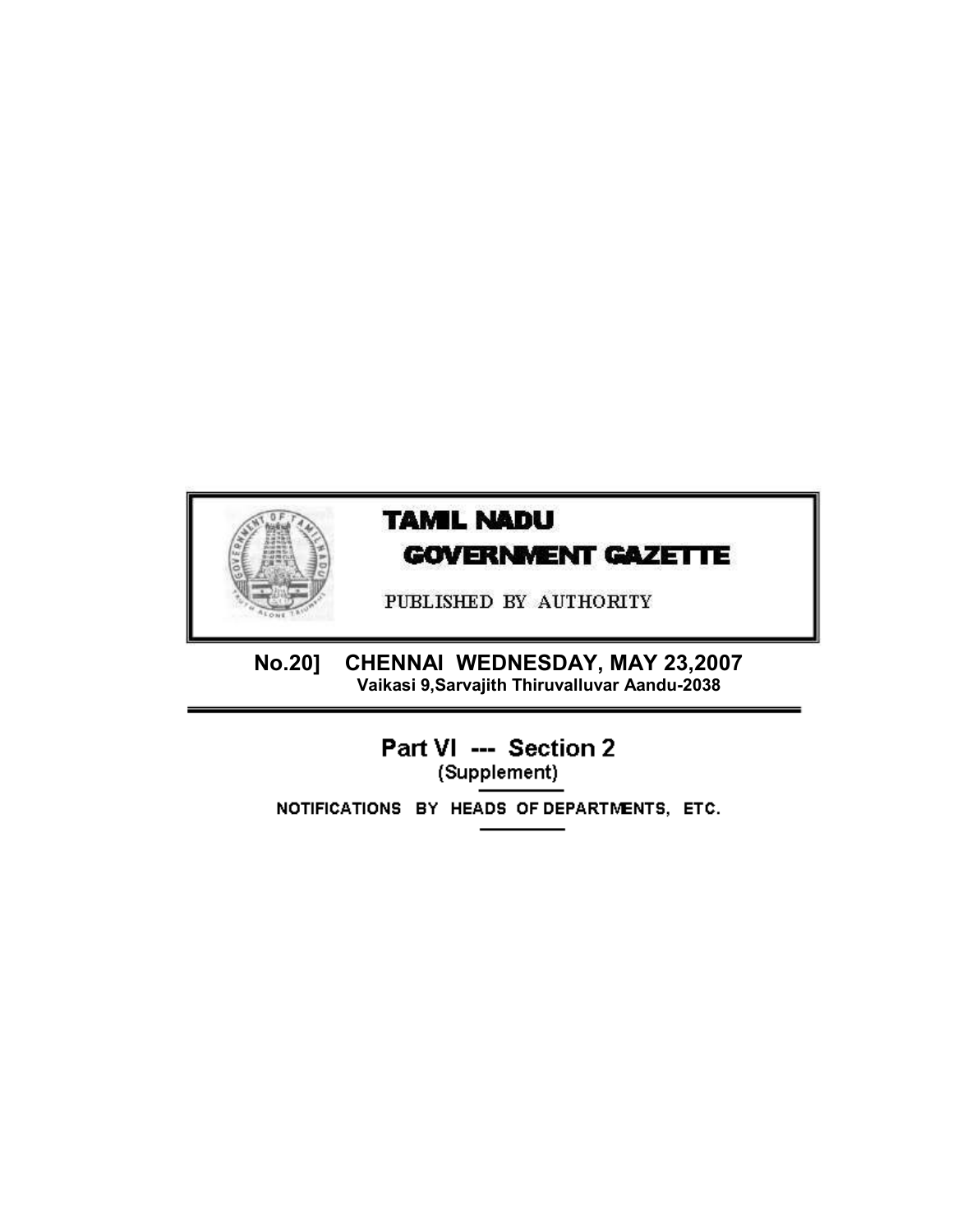#### **TAMIL NADU ELECTRICITY REGULATORY COMMISSION**

#### **CHENNAI**

#### **Notification No. TNERC / SPR / 9 / 1 - 6 dated 02.05.2007**

WHEREAS the Tamil Nadu Electricity Regulatory Commission under section 86 of the Electricity Act 2003 (Central Act 36 of 2003) specified and notified in the Tamil Nadu Government Gazette dated the  $1<sup>st</sup>$  September 2004, the Tamil Nadu Electricity Distribution Standards of Performance Regulations 2004 under section 86 of the Electricity Act 2003 (Central Act 36 of 2003), providing for enforcement of standards with respect to quality, continuity and reliability of service by licensees.

AND WHEREAS the Distribution licensee (Tamil Nadu Electricity Board) have expressed certain difficulties in implementing certain provisions of the above regulations**.**

AND WHEREAS it is considered necessary to issue Amending Regulations to the above Regulations for removing the difficulties and the Amending Regulations providing for the above purposes shall be subject to the condition of the previous publication and accordingly undergone such previous publication.

NOW, THEREFORE, under section 57 read with section 181 of the said Act and all other powers enabling it in this behalf, the Tamil Nadu Electricity Regulatory Commission hereby specifies the following Amending Regulations to the Tamil Nadu Electricity Distribution Standards of Performance Regulations 2004 issued under Notification No. TNERC /SPR/9/1 / Dated  $21<sup>st</sup>$  July 2004 and published in Part VI –Section 2 (supplement) of the Tamil Nadu Government Gazette dated the 1st September 2004, read along with Tamil Nadu Electricity Distribution Standards of Performance (Amendment) Regulations 2006 issued under Notification No. TNERC/SPR/9/1-4 dated 25.7.2006 and published in Tamil Nadu Government gazette dated 16.8.2006.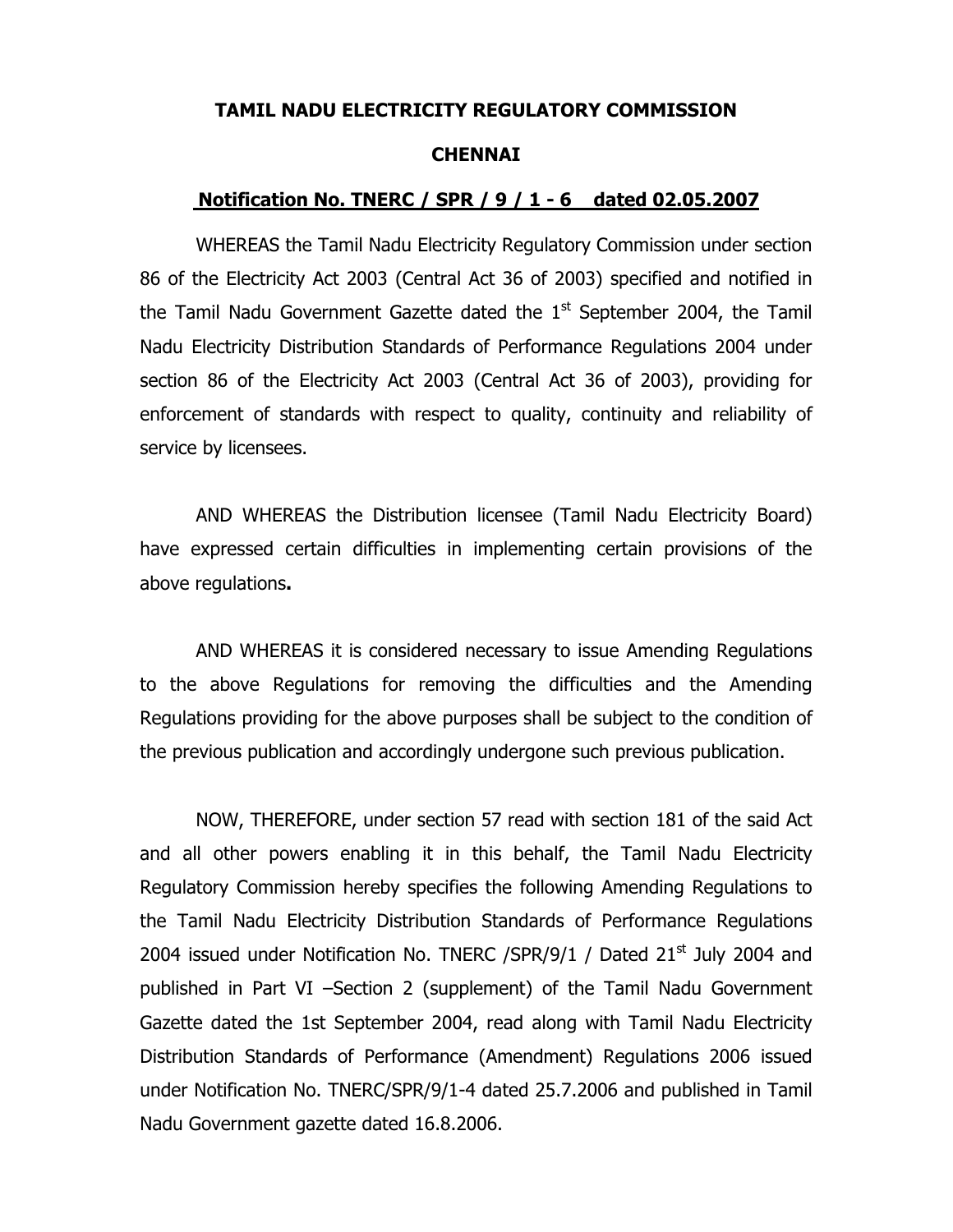#### **Amending Regulations**

#### **1. Short Title and Commencement**

(a). These regulations may be called the **Tamil Nadu Electricity Distribution Standards of Performance (First Amendment ) Regulations 2007** 

(b). This shall come into force on the date of their publication in the Tamil Nadu Government Gazette.

## **2. Amendment of regulation 4 of Tamil Nadu Electricity Distribution Standards of Performance Regulations 2004,-**

**In the Tamil Nadu Electricity Distribution Standards of Performance Regulations 2004(herein after referred to as the Principal Regulation), read with amending regulations dated 25.7.2006,** 

in the items **(b) and (c) of Table I,** in **regulation 4**, for the expression "**Power Transformers**" the expression "**Distribution Transformers**" shall be substituted.

## **3. Amendment of regulation 7 of the Principal Regulation,-**

In **regulation 7** of the Principal Regulation, in item1, for the expression **"15 days"** the expression "**25 days**" shall be substituted.

## **4. Amendment of regulation 13 of the Principal Regulation,-**

In **regulation 13** of the Principal Regulation, in the second sentence, the expression **"within 48 hours of receipt of complaint"** shall be **omitted.** 

## **5. Amendment of regulation 19 of the Principal Regulation,-**

In **regulation 19** of the Principal Regulation, for the second sentence, starting with "Inspite the above or due to ..." in para 2, the following sentence shall be substituted, namely: